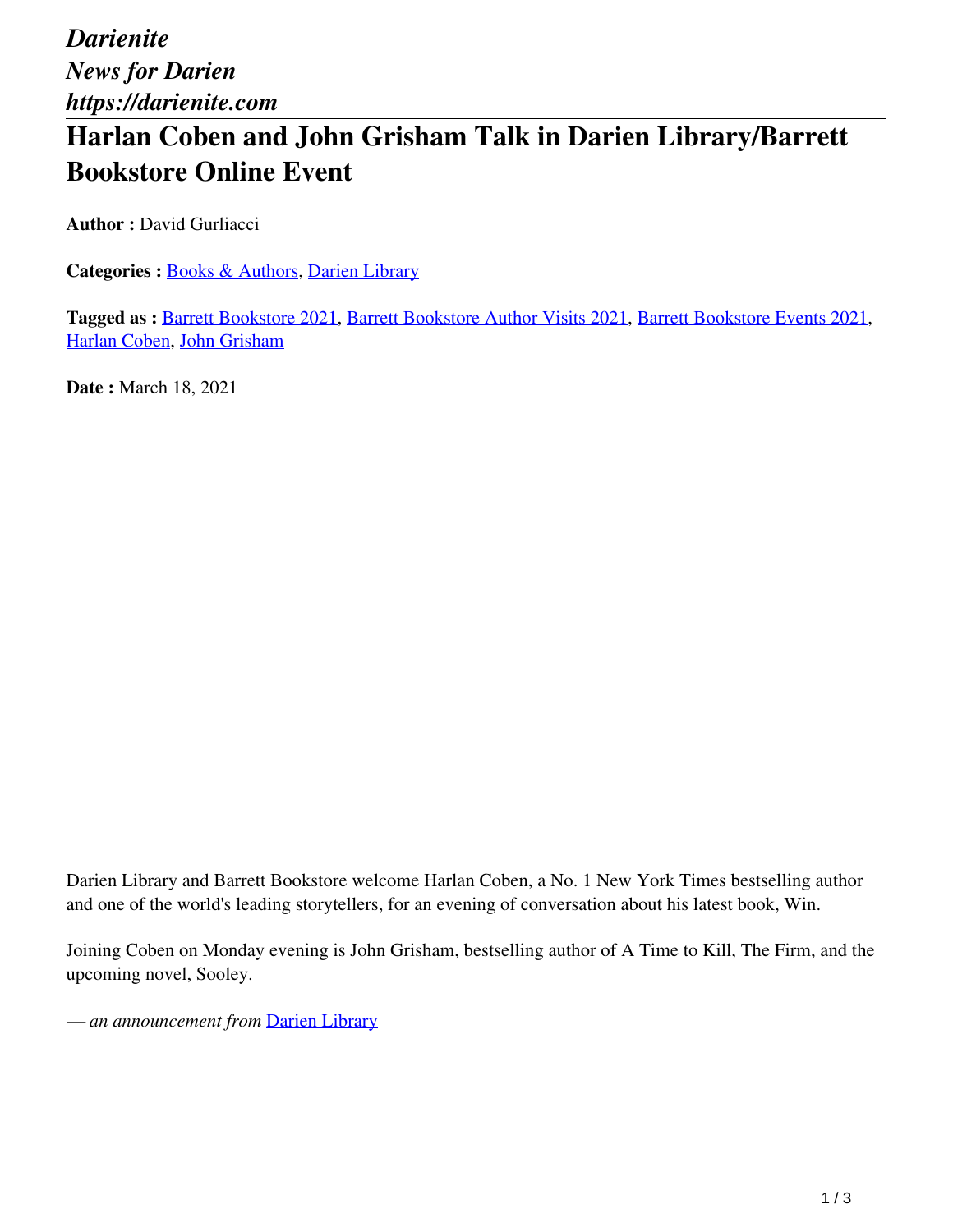## *Darienite News for Darien https://darienite.com*



This virtual event will take place on Monday, March 22 at 7 p.m. To attend you can register here, on the library's website.

Win centers around an American blueblood, Windsor Horne Lockwood III—"Win"—who is determined to solve a set of cold cases that have baffled the FBI for decades.

His quest to uncover the answers to these unsolved mysteries with his own brand of justice once has masterful, classic Coben twists and turns throughout that will leave readers on the edge of their seats until the very last page.

## **About Harlan Coben**

With more than 75 million books in print worldwide, Harlan Coben is the #1 New York Times bestselling author of numerous suspense novels, including The Boy from the Woods, Run Away, Don't Let Go, Home, and Fool Me Once, as well as the multi-award-winning Myron Bolitar series.

His suspense novels are published in 45 languages and have been number one bestsellers in more than a dozen countries.

He is also the creator and executive producer of many television shows, including several critically acclaimed Netflix Original drama series, including "The Stranger," starring Richard Armitage; "Safe," starring Michael C. Hall; and "The Woods" from Netflix Poland.

Coben is developing 14 projects with Netflix in the US and internationally, including original series in Spain ("The Innocent"), France ("Gone for Good"), the UK ("Stay Close") and the USA ("Six Years").